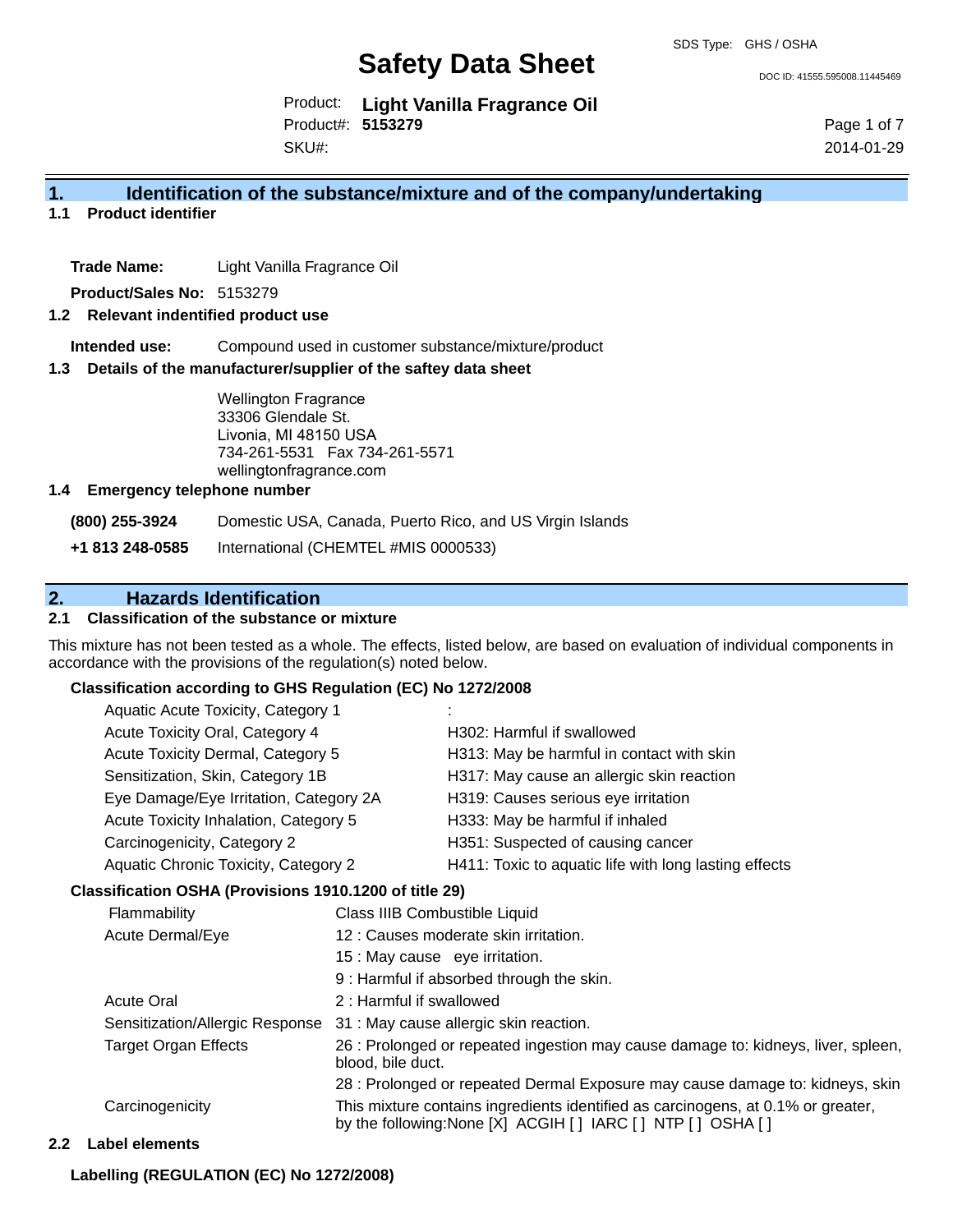Product: **Light Vanilla Fragrance Oil** SKU#: Product#: **5153279**

DOC ID: 41555.595008.11445469

Page 2 of 7 2014-01-29





## **Signal Word: Warning**

## **Hazard statments**

| H302             | Harmful if swallowed                            |
|------------------|-------------------------------------------------|
| H313             | May be harmful in contact with skin             |
| H317             | May cause an allergic skin reaction             |
| H319             | Causes serious eye irritation                   |
| H333             | May be harmful if inhaled                       |
| H <sub>351</sub> | Suspected of causing cancer                     |
| H411             | Toxic to aquatic life with long lasting effects |

## **Precautionary Statements**

## **Prevention:**

| г геуспиоп.          |                                                                                                                                  |
|----------------------|----------------------------------------------------------------------------------------------------------------------------------|
| P <sub>201</sub>     | Obtain special instructions before use                                                                                           |
| P <sub>202</sub>     | Do not handle until all safety precautions have been read and understood                                                         |
| P <sub>264</sub>     | Wash hands thoroughly after handling                                                                                             |
| P270                 | Do not eat, drink or smoke when using this product                                                                               |
| P272                 | Contaminated work clothing should not be allowed out of the workplace                                                            |
| P <sub>273</sub>     | Avoid release to the environment                                                                                                 |
| P <sub>281</sub>     | Use personal protective equipment as required                                                                                    |
| Response:            |                                                                                                                                  |
| $P301 + P312 + P330$ | IF SWALLOWED: Call a POISON CENTER or doctor/physician if you feel unwell Rinse<br>mouth                                         |
| $P302 + P352$        | IF ON SKIN: Wash with soap and water                                                                                             |
| $P304 + P312$        | IF INHALED: Call a POISON CENTER or doctor/physician if you feel unwell                                                          |
| $P305 + P351 + P338$ | IF IN EYES: Rinse cautiously with water for several minutes Remove contact lenses if<br>present and easy to do. continue rinsing |
| $P308 + P313$        | IF exposed or concerned: Get medical advice/attention                                                                            |
| $P333 + P313$        | If skin irritation or a rash occurs: Get medical advice/attention                                                                |
| $P337 + P313$        | If eye irritation persists: Get medical advice/attention                                                                         |
| P363                 | Wash contaminated clothing before reuse                                                                                          |
| P391                 | <b>Collect Spillage</b>                                                                                                          |
|                      |                                                                                                                                  |

## **2.3 Other Hazards**

## **no data available**

## **3. Composition/Information on Ingredients**

## **3.1 Mixtures**

This product is a complex mixture of ingredients, which contains among others the following substance(s), presenting a health or environmental hazard within the meaning of the UN Globally Harmonized System of Classification and Labeling of Chemicals (GHS):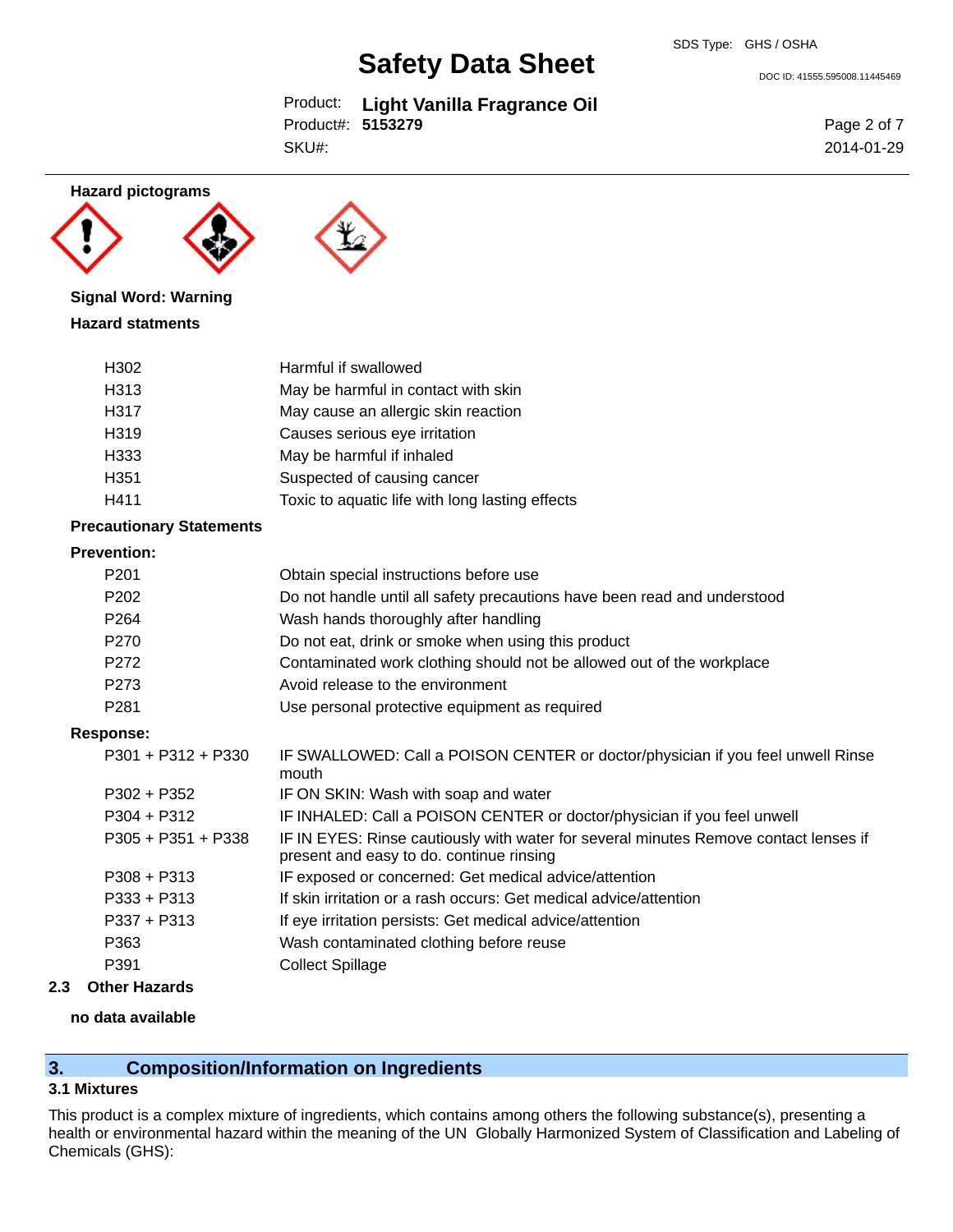|                   | Product: Light Vanilla Fragrance Oil |
|-------------------|--------------------------------------|
| Product#: 5153279 |                                      |
| SKU#:             |                                      |

Page 3 of 7 2014-01-29

| <b>CAS#</b><br>Ingredient                                | EC#       | Conc.<br>Range | <b>GHS Classification</b> | <b>OSHA Classification</b> |
|----------------------------------------------------------|-----------|----------------|---------------------------|----------------------------|
| 120-51-4                                                 | 204-402-9 | 70 - 80 %      | H302; H313; H411          | 28, 3                      |
| <b>Benzyl Benzoate</b>                                   |           |                |                           |                            |
| 121-32-4                                                 | 204-464-7 | $10 - 20%$     | H303; H320                |                            |
| Ethyl vanillin                                           |           |                |                           |                            |
| $91 - 64 - 5$                                            | 202-086-7 | $5 - 10 \%$    | H302; H317                | 12, 15, 2, 26, 31, 9       |
| Coumarin                                                 |           |                |                           |                            |
| 121-33-5                                                 | 204-465-2 | $2 - 5%$       | H303; H319                | 31                         |
| Vanillin                                                 |           |                |                           |                            |
| 706-14-9                                                 | 211-892-8 | $1 - 2 \%$     | H316                      |                            |
| gamma-Decalactone                                        |           |                |                           |                            |
| 8030-89-5                                                | 232-449-5 | $0.1 - 1.0 \%$ | H225; H314; H336; H351    |                            |
| Rum ether                                                |           |                |                           |                            |
| See Section 16 for full text of GHS classification codes |           |                |                           |                            |

Total Hydrocarbon Content (%  $w/w$ ) = 0.33

## **4. First Aid Measures**

## **4.1 Description of first aid measures**

| Inhalation:                                                                       | Remove from exposure site to fresh air and keep at rest.<br>Obtain medical advice.                            |  |
|-----------------------------------------------------------------------------------|---------------------------------------------------------------------------------------------------------------|--|
| <b>Eye Exposure:</b>                                                              | Flush immediately with water for at least 15 minutes.<br>Contact physician if symptoms persist.               |  |
| <b>Skin Exposure:</b>                                                             | Remove contaminated clothes. Wash thoroughly with water (and soap).<br>Contact physician if symptoms persist. |  |
| Ingestion:                                                                        | Rinse mouth with water and obtain medical advice.                                                             |  |
| Most important symptoms and effects, both acute and delayed<br>4.2                |                                                                                                               |  |
| Symptoms:                                                                         | no data available                                                                                             |  |
| Risks:                                                                            | Refer to Section 2.2 "Hazard Statements"                                                                      |  |
| Indication of any immediate medical attention and special treatment needed<br>4.3 |                                                                                                               |  |
| <b>Treatment:</b>                                                                 | Refer to Section 2.2 "Response"                                                                               |  |
| 5.<br><b>Fire-Fighting measures</b>                                               |                                                                                                               |  |
| <b>Extinguishing media</b><br>5.1                                                 |                                                                                                               |  |
| Suitable:                                                                         | Carbon dioxide (CO2), Dry chemical, Foam                                                                      |  |
| <b>Unsuitable</b>                                                                 | Do not use a direct water jet on burning material                                                             |  |
| Special hazards arising from the substance or mixture<br>5.2                      |                                                                                                               |  |
| During fire fighting:                                                             | Water may be ineffective                                                                                      |  |

**Standard procedure for chemical fires** 

## **5.3 Advice for firefighters**

| <b>Further information:</b> |
|-----------------------------|
|-----------------------------|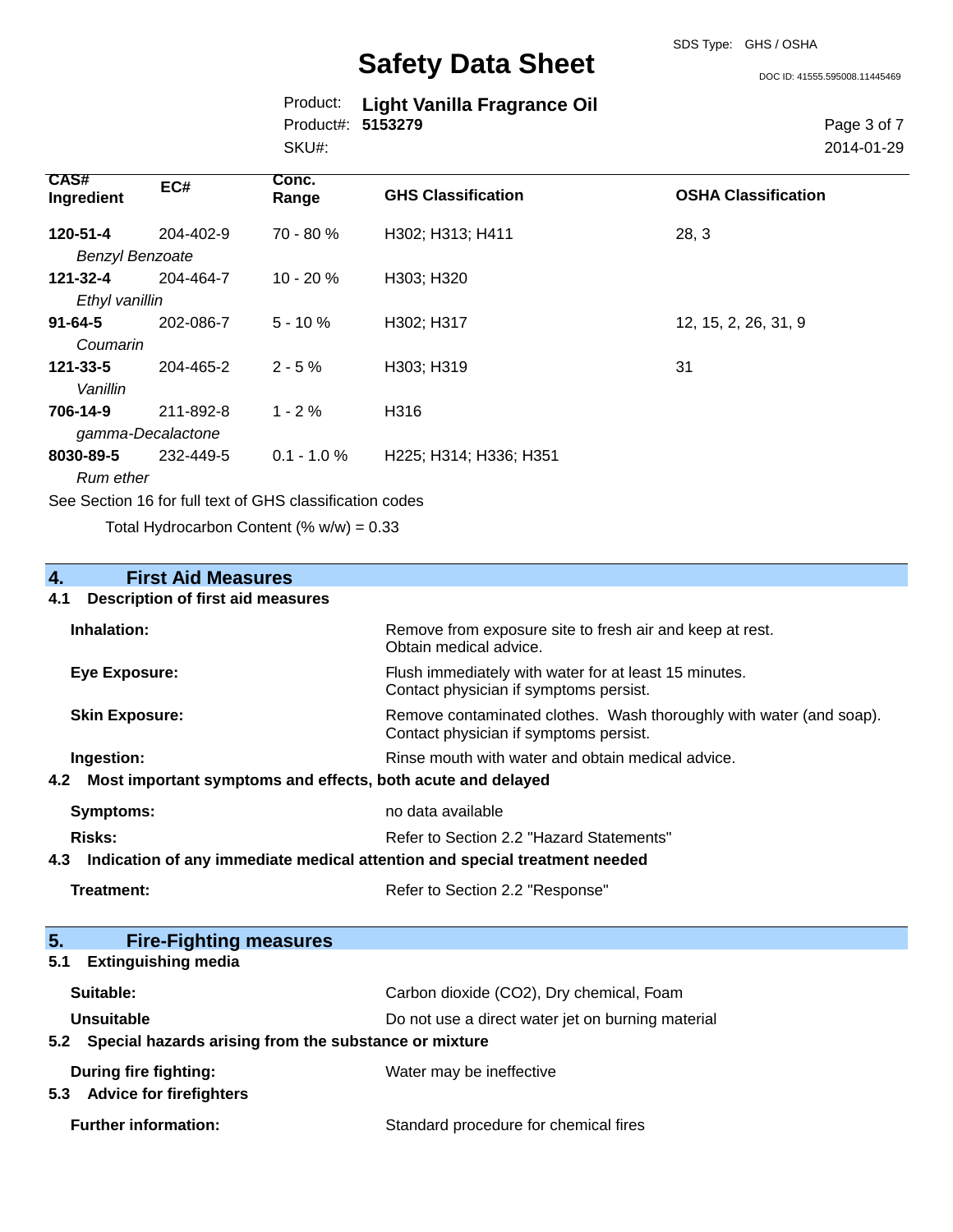SDS Type: GHS / OSHA

Product: **Light Vanilla Fragrance Oil** Product#: **5153279** SKU#:

Page 4 of 7 2014-01-29

## **6. Accidental Release Measures**

## **6.1 Personal precautions, protective equipment and emergency procedures**

Avoid inhalation and contact with skin and eyes. A self-contained breathing apparatus is recommended in case of a major spill.

## **6.2 Environmental precautions**

Keep away from drains, soil, and surface and groundwater.

## **6.3 Methods and materials for containment and cleaning up**

Clean up spillage promptly. Remove ignition sources. Provide adequate ventilation. Avoid excessive inhalation of vapors. Gross spillages should be contained by use of sand or inert powder and disposed of according to the local regulations.

#### **6.4 Reference to other sections**

Not Applicable

## **7. Handling and Storage**

## **7.1 Precautions for safe handling**

Apply according to good manufacturing and industrial hygiene practices with proper ventilation. Do not drink, eat or smoke while handling. Respect good personal hygiene.

## **7.2 Conditions for safe storage, including any incompatibilities**

Store in a cool, dry and ventilated area away from heat sources and protected from light in tightly closed original container. Avoid plastic and uncoated metal container. Keep air contact to a minimum.

## **7.3 Specific end uses**

No information available

## **8. Exposure Controls/Personal Protection**

## **8.1 Control parameters**

| <b>Exposure Limits:</b> | Contains no substances with occupational exposure limit values |
|-------------------------|----------------------------------------------------------------|
|                         |                                                                |

**Engineering Controls:** Use local exhaust as needed.

## **8.2 Exposure controls - Personal protective equipment**

| Eye protection:                | Tightly sealed goggles, face shield, or safety glasses with brow guards and side shields, etc.<br>as may be appropriate for the exposure |
|--------------------------------|------------------------------------------------------------------------------------------------------------------------------------------|
| <b>Respiratory protection:</b> | Avoid excessive inhalation of concentrated vapors. Apply local ventilation where appropriate.                                            |
| <b>Skin protection:</b>        | Avoid Skin contact. Use chemically resistant gloves as needed.                                                                           |

## **9. Physical and Chemical Properties**

## **9.1 Information on basic physical and chemical properties**

| Appearance:            | Conforms to Standard  |
|------------------------|-----------------------|
| Odor:                  | Conforms to Standard  |
| Color:                 | Pale Yellow to Yellow |
| <b>Viscosity:</b>      | Liquid                |
| <b>Freezing Point:</b> | Not determined        |
| <b>Boiling Point:</b>  | Not determined        |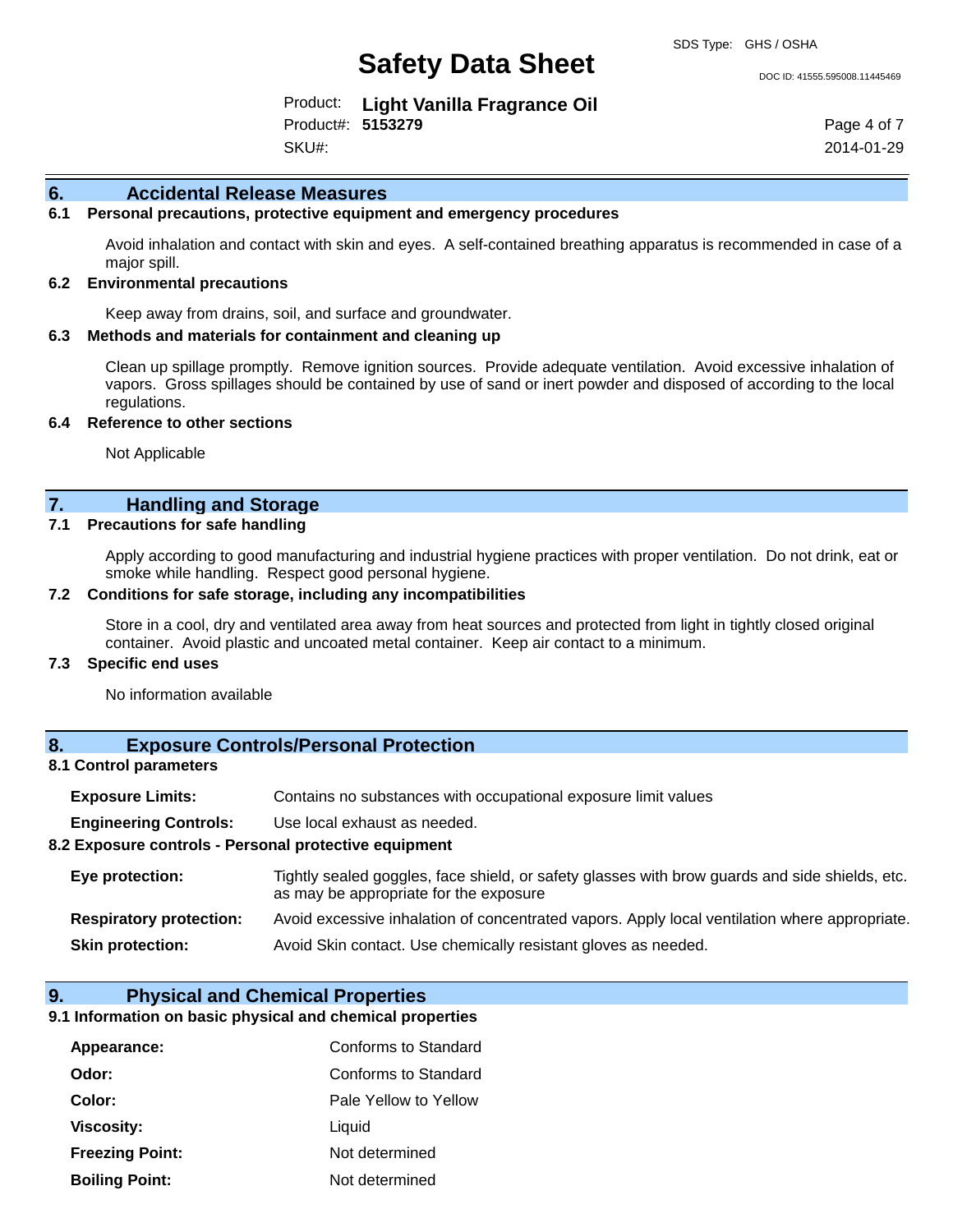Product: **Light Vanilla Fragrance Oil** Product#: **5153279** SKU#:

DOC ID: 41555.595008.11445469

Page 5 of 7 2014-01-29

| <b>Melting Point:</b>        | Not determined   |
|------------------------------|------------------|
| <b>Flashpoint:</b>           | >200 F (93.33 C) |
| <b>Auto flammability:</b>    | Not determined   |
| <b>Explosive Properties:</b> | None Expected    |
| <b>Oxidizing properties:</b> | None Expected    |
| Vapor Pressure (mmHg@20 C):  | 2.2795           |
| %VOC:                        | 1.2725           |
| Specific Gravity @ 25 C:     | 1.1300           |
| Density @ 25 C:              | 1.1270           |
| Refractive Index @ 25 C:     | 1.5680           |
| Soluble in:                  | Oil              |

## **10. Stability and Reactivity**

| 10.1 Reactivity                         | None                                               |
|-----------------------------------------|----------------------------------------------------|
| <b>10.2 Chemical stability</b>          | Stable                                             |
| 10.3 Possibility of hazardous reactions | None known                                         |
| <b>10.4 Conditions to avoid</b>         | None known                                         |
| 10.5 Incompatible materials             | Strong oxidizing agents, strong acids, and alkalis |
| 10.6 Hazardous decomposition products   | None known                                         |

## **11. Toxicological Information**

**11.1 Toxicological Effects**

| <b>Acute toxicity - Oral</b>                       | (LD50: 1,508.32) Harmful if swallowed                    |
|----------------------------------------------------|----------------------------------------------------------|
| <b>Acute toxicity - Dermal</b>                     | (LD50: 2,357.76) May be harmful in contact with skin     |
| <b>Acute toxicity - Inhalation</b>                 | (LC50: 231.94) May be harmful if inhaled                 |
| <b>Skin corrosion / irritation</b>                 | Not classified - the classification criteria are not met |
| Serious eye damage / irritation                    | Causes serious eye irritation                            |
| <b>Respiratory sensitization</b>                   | Not classified - the classification criteria are not met |
| <b>Skin sensitization</b>                          | May cause an allergic skin reaction                      |
| <b>Germ cell mutagenicity</b>                      | Not classified - the classification criteria are not met |
| Carcinogenicity                                    | Suspected of causing cancer                              |
| <b>Reproductive toxicity</b>                       | Not classified - the classification criteria are not met |
| Specific target organ toxicity - single exposure   | Not classified - the classification criteria are not met |
| Specific target organ toxicity - repeated exposure | Not classified - the classification criteria are not met |
| <b>Aspiration hazard</b>                           | Not classified - the classification criteria are not met |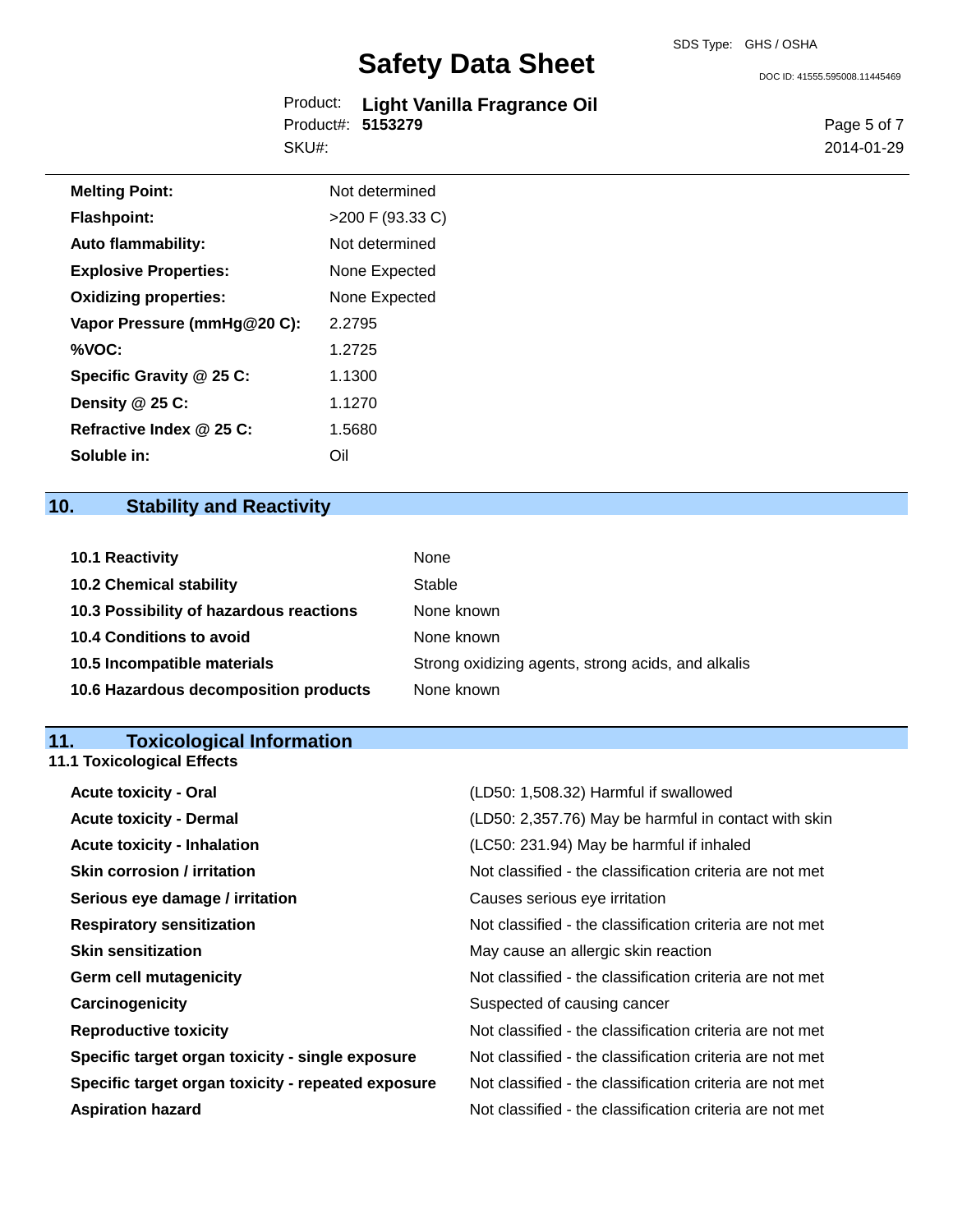|                   | Product: Light Vanilla Fragrance Oil |
|-------------------|--------------------------------------|
| Product#: 5153279 |                                      |
| SKU#:             |                                      |

Page 6 of 7 2014-01-29

| 12.<br><b>Ecological Information</b> |                                                 |
|--------------------------------------|-------------------------------------------------|
| <b>12.1 Toxicity</b>                 |                                                 |
| <b>Acute acquatic toxicity</b>       |                                                 |
| <b>Chronic acquatic toxicity</b>     | Toxic to aquatic life with long lasting effects |
| <b>Toxicity Data on soil</b>         | no data available                               |
| <b>Toxicity on other organisms</b>   | no data available                               |
|                                      |                                                 |
| 12.2 Persistence and degradability   | no data available                               |
| 12.3 Bioaccumulative potential       | no data available                               |
| 12.4 Mobility in soil                | no data available                               |
| 12.5 Other adverse effects           | no data available                               |

## **13. Disposal Conditions**

## **13.1 Waste treatment methods**

Do not allow product to reach sewage systems. Dispose of in accordance with all local and national regulations. Send to a licensed waste management company.The product should not be allowed to enter drains, water courses or the soil. Do not contaminate ponds, waterways or ditches with chemical or used container.

## **14. Transport Information**

| Regulator<br>U.S. DOT (Non-Bulk)<br>Chemicals NOI<br><b>ADR/RID (International Road/Rail)</b> |            | <b>Class</b> | <b>Pack Group</b><br>Not Regulated - Not Dangerous Goods | <b>Sub Risk</b> | UN-nr.        |
|-----------------------------------------------------------------------------------------------|------------|--------------|----------------------------------------------------------|-----------------|---------------|
| <b>Environmentally Hazardous</b><br>Liquid, n.o.s.                                            | Substance. | 9            | Ш                                                        |                 | <b>UN3082</b> |
| <b>IATA (Air Cargo)</b>                                                                       |            |              |                                                          |                 |               |
| <b>Environmentally Hazardous</b><br>Liquid, n.o.s.<br><b>IMDG (Sea)</b>                       | Substance. | 9            | Ш                                                        |                 | UN3082        |
| <b>Environmentally Hazardous</b><br>Liquid, n.o.s.                                            | Substance. | 9            | Ш                                                        |                 | UN3082        |

| 15.                                 |                                  | <b>Regulatory Information</b>              |                                                 |                                                              |
|-------------------------------------|----------------------------------|--------------------------------------------|-------------------------------------------------|--------------------------------------------------------------|
|                                     | <b>U.S. Federal Regulations:</b> |                                            |                                                 |                                                              |
|                                     |                                  | <b>TSCA (Toxic Substance Control Act):</b> |                                                 | All components of the substance/mixture are listed or exempt |
| 40 CFR(EPCRA, SARA, CERCLA and CAA) |                                  |                                            | This product contains NO components of concern. |                                                              |
|                                     | <b>U.S. State Regulations:</b>   |                                            |                                                 |                                                              |
|                                     |                                  | <b>California Proposition 65 Warning</b>   |                                                 | This product contains the following components:              |
|                                     | 94-59-7                          | 202-345-4                                  | $\epsilon$ = 12 ppm                             | Safrole (NFS)                                                |
|                                     | $93 - 15 - 2$                    | 202-223-0                                  | $\leq$ 3 ppm                                    | Methyl eugenol (NFS)                                         |